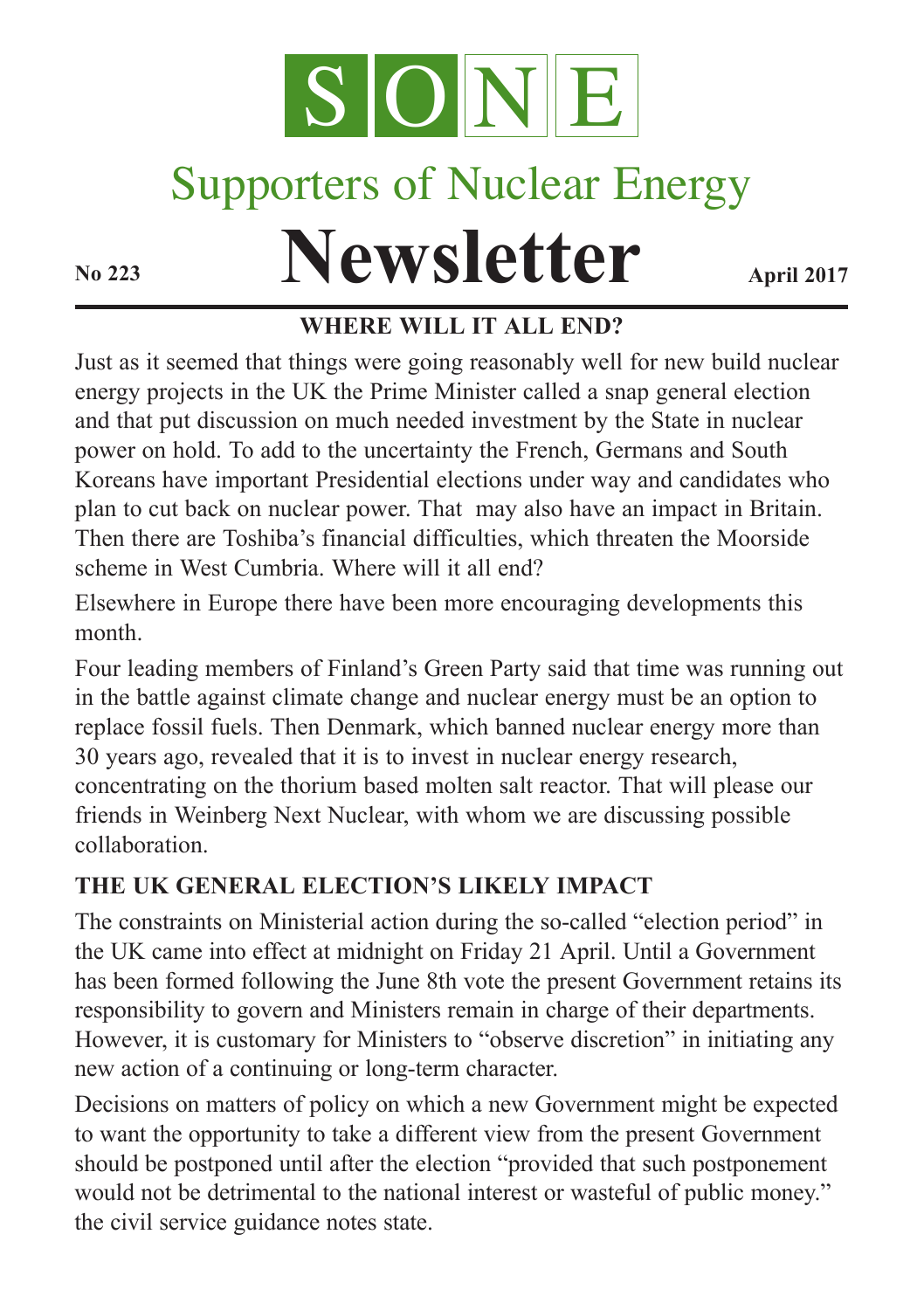I am sure that many SONE members would argue that inordinate delay would be detrimental but that argument is unlikely to prevail. Despite the current predictions of the pollsters of a land-slide Conservative victory some sort of coalition Government involving the Labour Party, the Scottish Nationalists, the Liberal Democrats and the Green Party is a possibility and a decision on State investment or even the abandonment of Moorside might be a consequence of that.

State investment in the Moorside project also has its opponents in the Treasury and among some Tory Party members. They regard it as a form of back door nationalisation. Others have genuine concerns about the viability of the scheme now that investment in it is up in the air. But there are others who are convinced that the only way forward is for the State to weigh in behind this particular project - and possibly others, too.

#### **SONE SAID IT FIRST**

In last year's November Newsletter Gerald Clark, a member of SONE's Committee, argued the case for State investment very cogently. Since then others have joined in, notably trade unions with an interest in the employment potential of nuclear expansion and the candidates now battling it out for Parliamentary seats in West Cumbria and other constituencies with plans for new nuclear plants. Nuclear is a vote winner there as evidenced by the Conservative gain in the Copeland by-election recently.

Before the General Election was announced by the Prime Minister and before the Toshiba/Westinghouse debacle came to light the Financial Times produced an extremely perceptive First Leader on the subject of State investment in nuclear energy. What it had to say still holds good and is worth repeating here. "The obstacles to the UK's ambition of building a fleet of new nuclear power plants appears larger by the day," the FT said. "The £18 billion Hinkley Point project has won approval despite its eye-watering costs, but it could still fall through if a new French Government doubts EDF's ability to build it or China pulls its investment. Moreover, the decision to leave Euratom - a consequence of Theresa May's approach to Brexit - will create uncertainty for the entire industry.

## **TREASURY DOGMA**

"If UK Ministers wish to overcome these obstacles they will need to reconsider their long-standing opposition to public investment in the sector. Ever since Tony Blair and Gordon Brown called for a nuclear 'renaissance' the Treasury dogma has been that all financing for new plants must come from the private sector.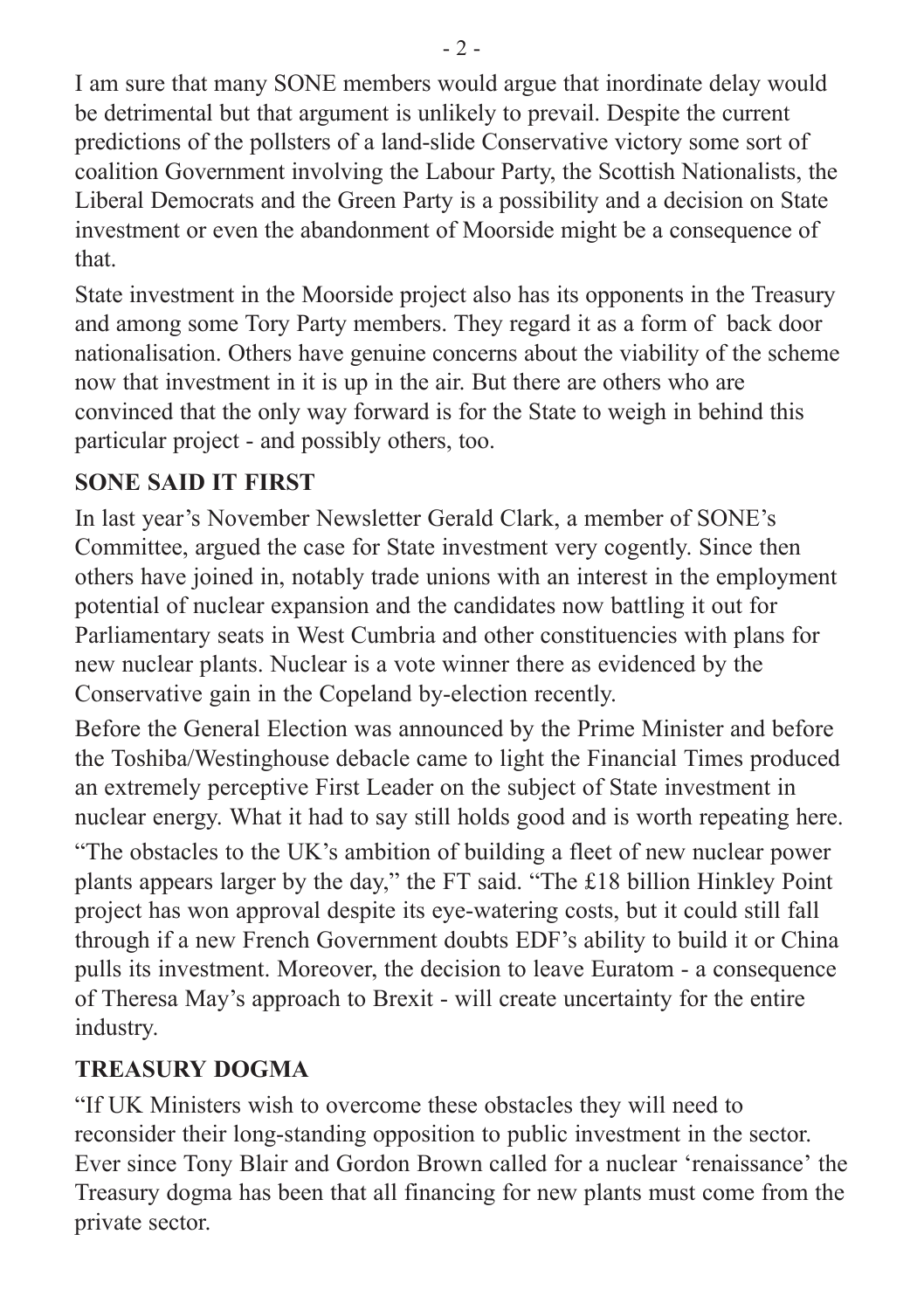"There are solid reasons for this. The UK has bad memories of a 1970s industrial policy that backed the wrong technology, with huge delays and cost over-runs. The coalition Government that set the current strategy faced, in addition, a self-imposed squeeze on public borrowing and Liberal Democrat opposition to nuclear technology in principle. The result, however, is the controversial deal on Hinkley Point, which depends on Chinese State support and a UK Government guarantee to pay more than double the current wholesale power price for 35 years.

"Had officials been free to consider the case for direct public subsidy they might well have been able to achieve a lower cost for consumers.

"The UK is in theory an attractive market since few developed countries are expanding nuclear generation and approval from the UK regulator serves as a badge of quality. Nonetheless, Ministers need to recognise the reality. Without Government support private capital will not finance projects with enormous upfront capital costs, huge construction risks and very long-term pay-offs.

"The next test of the UK's commitment to nuclear expansion will be the plant Hitachi wants to build at Wylfa in Anglesey. If Ministers want this to proceed they should be open in principle to financing the project directly. This could be done in a way that overcomes the Treasury's concerns - for example by buying a minority stake in the project, which would not count towards public debt and could be sold on once the plant was in operation.

"Since the Government is better able to bear long-term risk and can borrow more cheaply than the private sector this could cost less than offering guarantees for investors to bear the same risk.

#### **OTHERS MAY WANT SUBSIDIES**

"Ministers will be wary of exposing themselves to a wave of lobbying from companies seekng similar subsidies for other forms of generation. Public funding can be justified only when there is a clear market failure - in this case the short time span in which investors require projects to pay off - and a clear strategic value.

"The original argument for replacing and expanding the UK's ageing fleet of nuclear reactors was that it was essential to ensure the country's energy supply and meet its legal commitments to cutting carbon emissions.

"This argument may now be weaker, given sharp falls in the price of gas and the cost of offshore wind power. Yet nuclear energy is still important to maintaining diversity in the UK's energy supply.

"If the Government now believes it can meet the UK's future energy needs by any other means it should explain how it plans to do so. If it is still relying on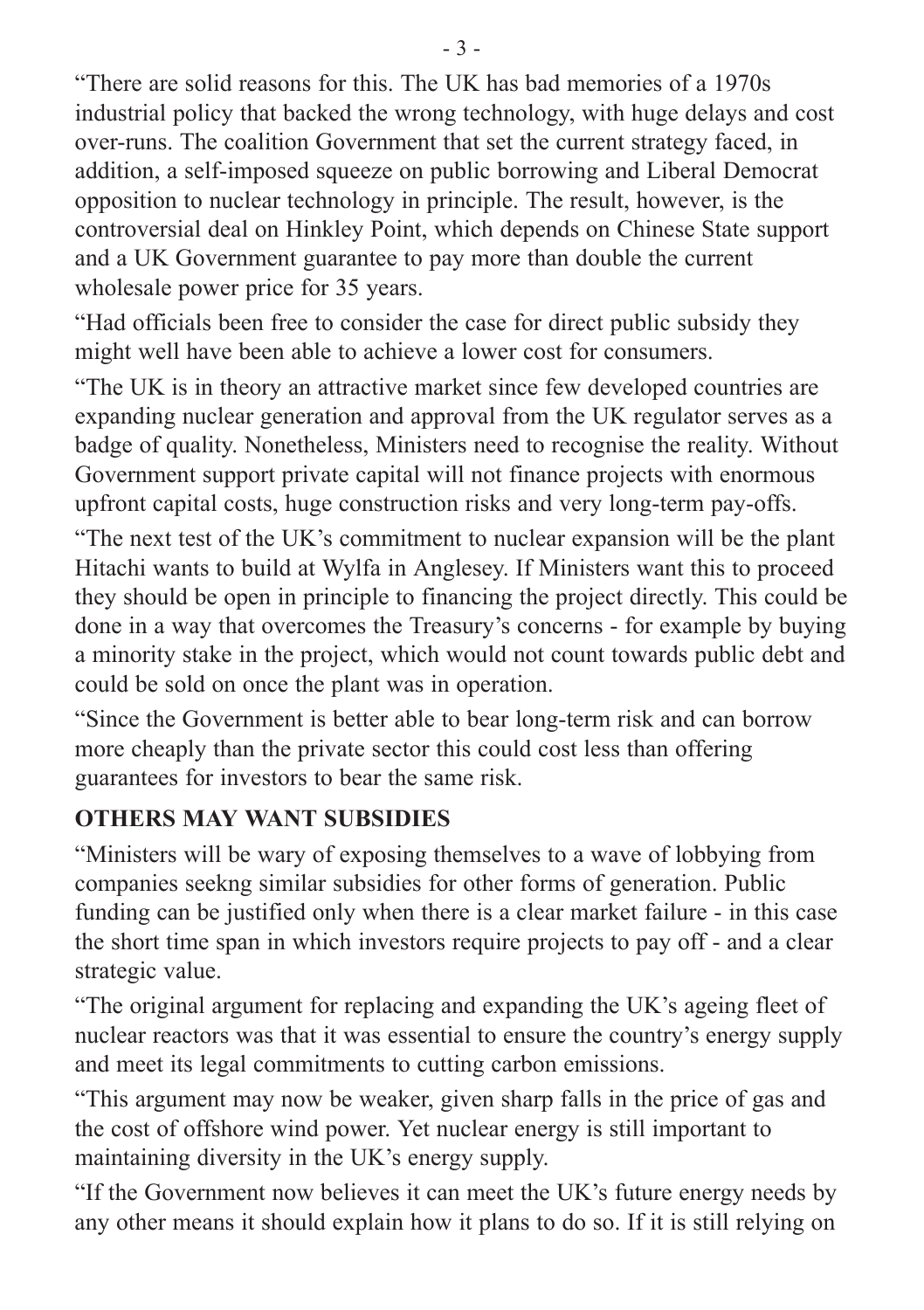nuclear expansion to plug the gaps that will open up it will need to be open to funding it directly."

While the Financial Times pointed to the investment worries plaguing Horizon's Wylfa new build project Toshiba' s plans for Moorside currently look more vulnerable. Westinghouse, the US nuclear reactor developer, owned by Toshiba, was forced to file for bankruptcy at the end of March as a result of spiralling losses brought about by heavy cost over-runs and project delays.

The resulting financial liabilities facing Toshiba have grown to around £7.2 billion for the year to the end of March, more than double previous estimates. The Westinghouse subsidiary was forced to obtain more than £600 million of bankruptcy financing from a third party simply to help fund its ongoing commitments.

These include engineering work to support operating plants, the supply of nuclear fuel and charges associated with decommissioning.

# **KOREA TO THE RESCUE?**

This was all too much for the French utility Engie, which exercised its right to sell its 40% per stake in the NuGen venture at Moorside. Toshiba had to pay some £120 million for the stake making Toshiba the sole owner of NuGen, not something it wanted. It has always said that eventually it wanted to divest itself of its financial interest in Moorside. The Government may not have volunteered to step in with support but it has been working hard to attract new investors to NuGen and some feel that Engie's departure might even make it easier to sell NuGen as a whole.

The Korea Electric Power Corporation (Kepco) has been holding talks with Toshiba and Britain's energy minister, Greg Clark, went to South Korea this month for discussions on future collaboration between the two countries, including nuclear projects.

Kepco has some sort of incentive to look outside South Korea for business as nuclear power has been targeted for cuts by the two leading candidates for the country's Presidency, the Liberal front runner, Moon Jae-in and the centrist Ahn Cheoi-soo. Both plan to reduce South Korea's reliance on nuclear energy and coal if they win, switching to renewable energy.

At present South Korea gets 40% of its electricity from coal, 30% from nuclear, 20% from natural gas and the rest from oil and renewables. Moon plans to cut nuclear's contribution to 18% and coal's to 15% by 2030 while the contribution of liquefied natural gas would increase to 37%,

If elected Moon would also scrap a plan to build Shin Kori No.5 and Shin Kori No,6, two nuclear reactors on which construction began last year and cut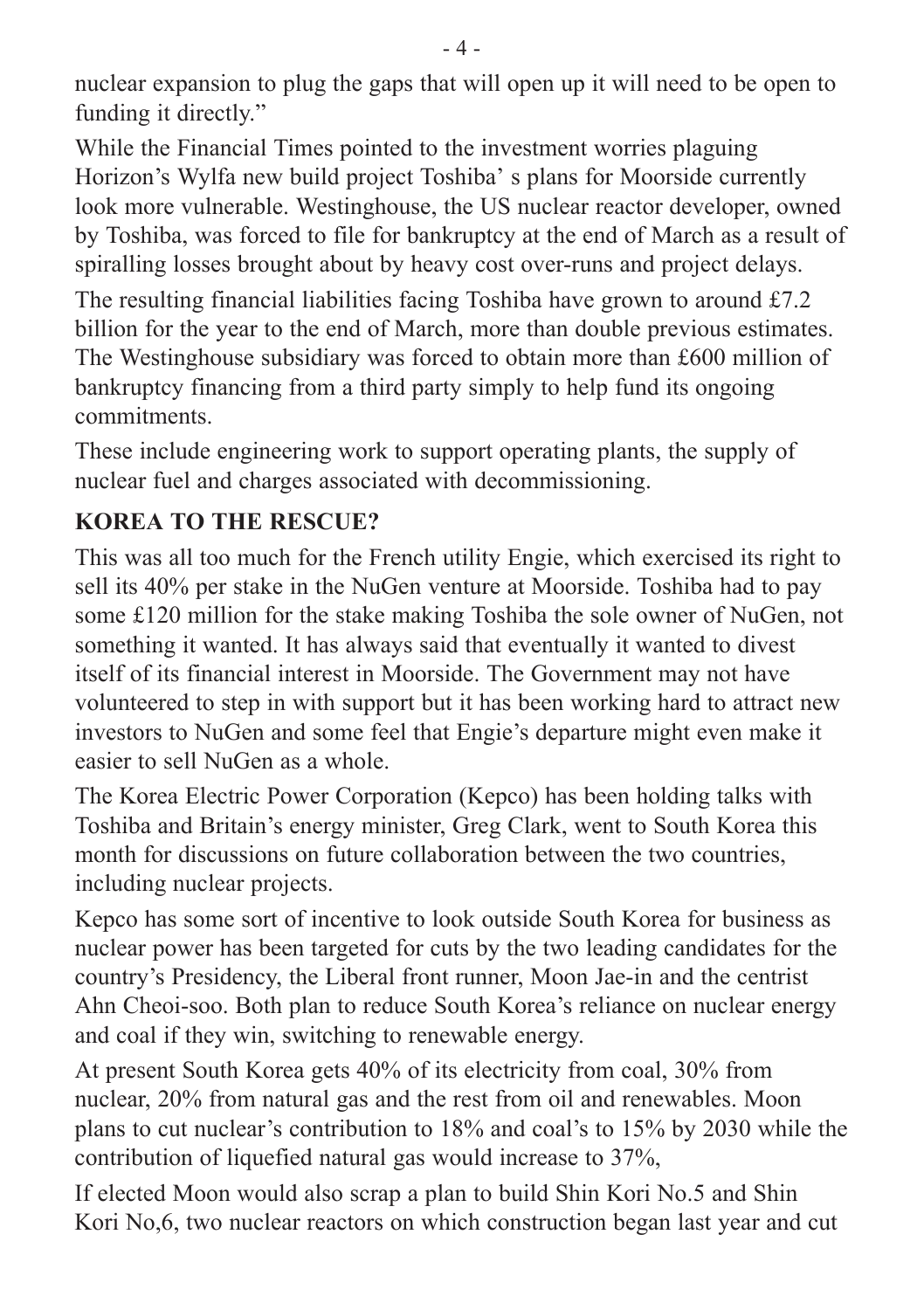back South Korea's existing nuclear power expansion scheme. That means that South Korea's plan to build 11 nuclear reactors by 2029 could be under threat.

Ahn would shelve a plan to construct four coal-fired power plants and would not extend the life span of ageing coal and nuclear power stations. Both candidates target a 20% renewable energy share by 2030 as part of efforts to cut carbon emissions.

We are unlikely to get a decision on Kepco's possible involvement in the Moorside project until the result of South Korea's May 9th Presidential election is known. Some UK Government funding might persuade Kepco to join the scheme.

# **A BIT OF GOOD NEWS**

Toshiba and NuGen did have a bit of good news at the end of last month. The UK regulators announced that the AP1000 reactors designed by Westinghouse which are expected to be deployed at Moorside had successfully completed the Generic Design Assessment (GDA) process - at long last.

This means that the regulators (the Office for Nuclear Generation (ONR) , the Environment Agency and Natural Resources Wales) are satisfied that the reactor meets expectations on safety, security and environmental protection at this stage of the regulatory process. It has taken a long time to get there. Westinghouse, once owned by British Nuclear Fuels, initiated the voluntary GDA process ten years ago but Westinghouse put the review process on hold until its then majority shareholder, Toshiba, bought a stake in NuGen.

It restarted the process in January 2015 when NuGen announced plans to build three AP1000 units at Moorside.

Despite all its problems NuGen is adamant that it will continue in a "business as usual" manner, working in collaboration to gain the appropriate permits and licences required for the Moorside project. However, the company no longer intends to submit a Development Consent Order application in the second quarter of this year as had been planned.

## **SO WHAT OF HINKLEY?**

There was good and bad news for the Hinkley Point C project and its stakeholders, EDF Energy and China General Nuclear (CGN), this month - the good news in Britain and the potentially bad news in France.

First the good news. The Office for Nuclear Regulation (ONR) has granted its first consent for the start of construction of a twin EPR nuclear power plant at Hinkley Point C in Somerset. The consent covers the placement of the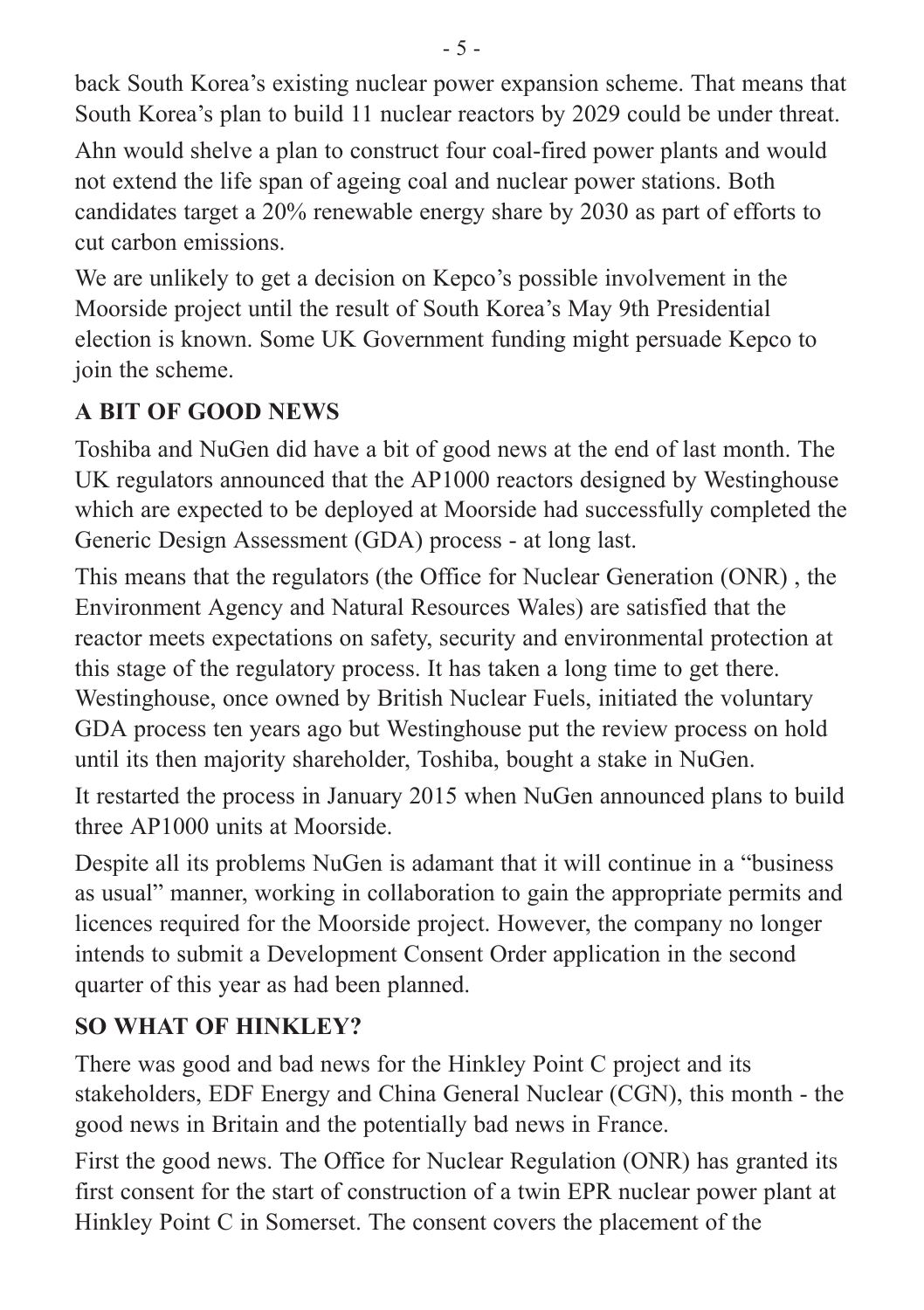structural concrete for the first nuclear safety related structure at the site. It did not give consent for all elements of construction, however.

Mike Finnerty, deputy chief nuclear inspector and director of the ONR's new reactors programme described the consent for the first structure as a key regulatory milestone, marking the start of construction of the first new nuclear power station to be built in the UK in almost 20 years. But will Hinkley Point C, with its two Areva-designed European Pressurised Reactors (EPR), actually get built?

I believe it will even if the UK electorate votes in a coalition Government which includes the Green Party, which opposes it, the Lib Dems, which are lukewarm and the Labour Party, which is only mildly supportive.

French opposition to the Hinkley scheme is more of a threat. During the French Presidential campaign it came in for considerable criticism, as did EDF. The two candidates who made it to the second stage of the presidential campaign, Emmanuel Macron of the newly formed En Marche! party and Marine Le Pen, of the Front National, have different views on what should happen to EDF, Hinkley Point C and nuclear energy in general.

The agreement to build Hinkley could be scrapped by the French if Marine Le Pen becomes President. She is fundamentally opposed to the £18 billion project and has vowed to study EDF's contract with the UK Government very closely to see if a loophole can be found and used to sink the deal.

The Front National argues that the Hinkley scheme would divert resources away from EDF at a time when it needs to increase spending to support its own nuclear energy industry. EDF faces a £46.9 billion bill to extend the life of its reactors to 2025 and another £54 billion cost for decommissioning its 58 nuclear reactors when they reach the end of their lives. Le Pen says she wants to "maintain, modernise and secure the French nuclear industry" and extend the lives of existing nuclear power stations beyond 40 years

Macron is not threatening to scrap the Hinkley C agreement. To the contrary, he sees the Hinkley scheme as a potential trailblazer, attracting further orders for the EPR3 when it is up and running, successfully of course.

He does, however, say that he would support a gradual move away from nuclear in France and also retain the Energy Transition Law introduced by Francois Hollande, the current President.

This contains a target to reduce the share of nuclear to 50% by 2025, down from 75% today. As to extending the lives of nuclear plants he says he will take "a strategic decision" on extending their operation beyond 40 years after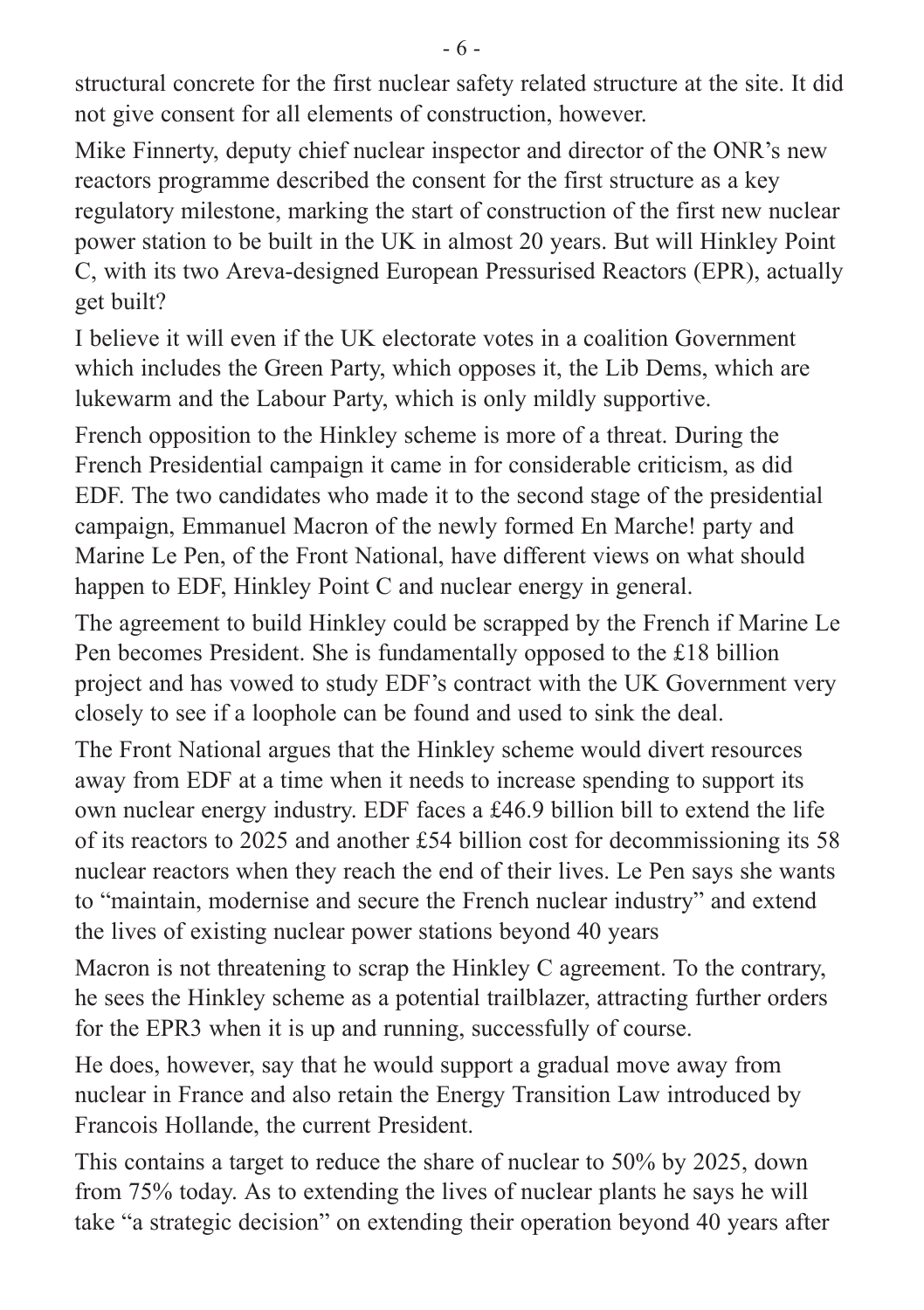the National Safety Authority has delivered its conclusions sometime next year.

#### **AN OPEN AND SHUT CASE**

A row developed between EDF and the outgoing French Government during the Presidential election campaign. It centred on President Hollande's determination to force EDF (which is, of course, State owned) to shut down Fessenheim, France's oldest nuclear power station. EDF is equally determined to keep it open until the long-awaited 1650 MWe EPR unit at Flamanville is up and running

Both EDF and the French Academy of Sciences issued statements questioning the extent and timing of Hollande's planned reductions and Marine Le Pen said that she would put a stop to the planned closure of Fessenheim, which Hollande vowed to shut down before he left office.

That will not happen. Instead, the outgoing French Government published a decree to repeal EDF's licence to operate the Fessenheim plant. The plant, it said, must be shut down only when the Flamanville EPT begins commercial operation, which is what EDF agreed in the first place.

The decree was issued days after EDF said that it intended to comply with the legal requirements already announced for Fessenheim and pointed out that to come into effect the decree has to be issued at EDF's request. The EPR unit at Flamanville is expected to start up in late 2018, although that is by no means certain.

Whenever it is ready to be brought into service EDF would have to shut the equivalent capacity - most likely the two reactors at Fessenheim - in order to begin operating the Flamanville unit, a sort of shut and open case.

In its statement the Academy of Sciences challenged the assumptions behind the Energy Transition Law. "Simple common sense leads one to conclude that production of electricity that can meet the country's needs requires the availability of 'on demand' energies which do not suffer from intermittency and which can be called upon at all times, the Acadeny said.

"This means, in the absence of energy storage solutions, significant use will need to be made of thermal and nuclear power plants if France is to increase its use of renewable energy."

The Academy also turned its attention to the situation in Germany, where nuclear energy accounted for 13% of electricity production last year and which plans to phase out all nuclear generation. The Academy noted that even though renewaable energy accounted for 30% of power production last year the share of fossil fuels was unchanged at 55%.